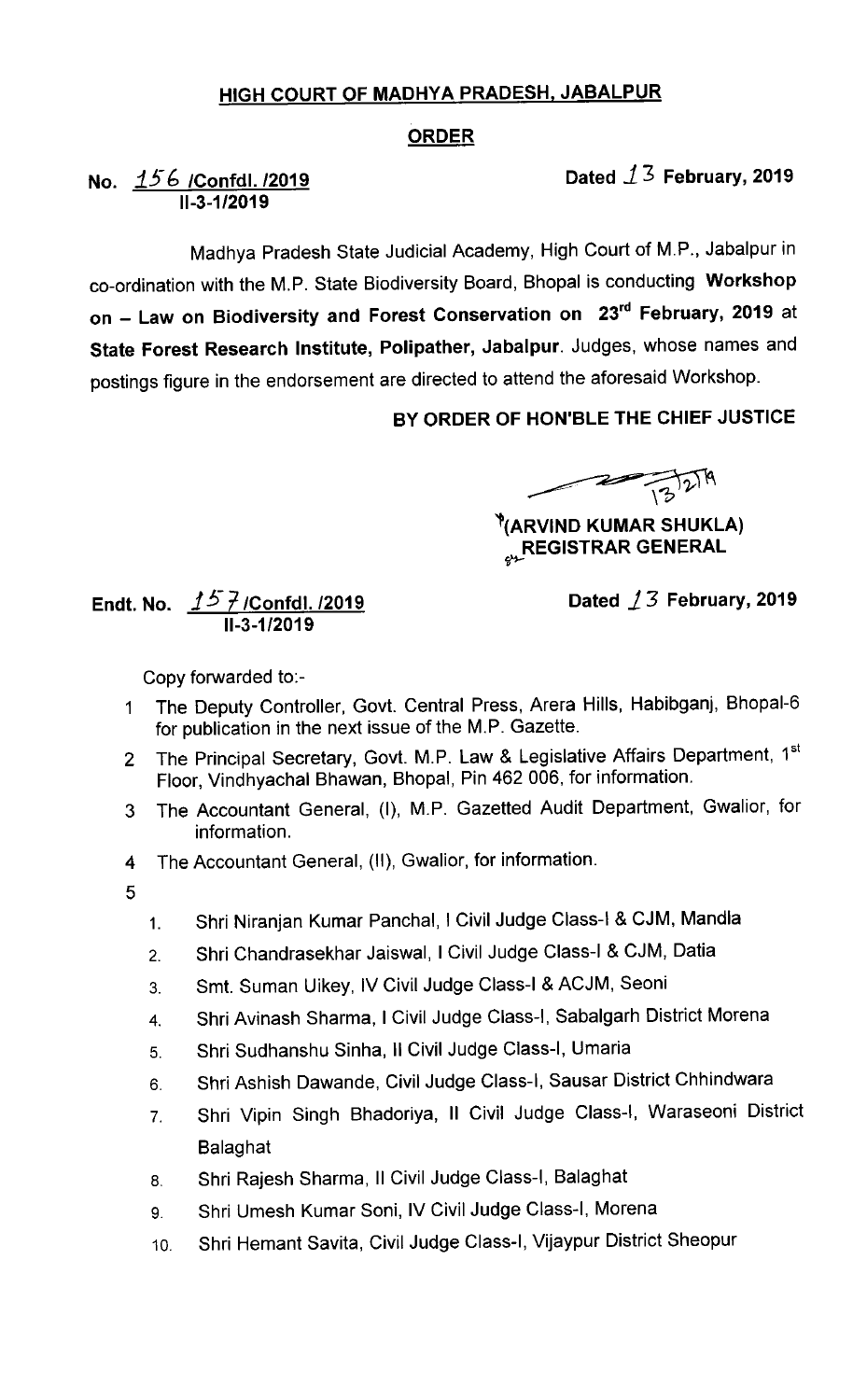- 11. Shri Ravikant Solanki, Il Civil Judge Class-I, Banda District Sagar
- 12. Ku. Kalpana Maravi, V Civil Judge Class-I, Seoni
- 13. Shri Goutam singh Markam, Ill civil Judge class-I, Betul
- 14. Smt. Nidhi Saxena, AJ To I Civil Judge Class-I, Khurai District Sagar
- 15. Shri Ravi Bourasi, AJ To Civil Judge Class-I, Panna
- 16. Shri Sameer Kumar Mishra, 11 Civil Judge Class-I, Deosar District **Singrauli**
- 17. Ku. Usha Uikey, Civil Judge Class-I, Deori District Sagar
- 18. Smt. Manjusha Tekam, Civil Judge class-I, Bhainsdehi District Betul
- 19. Smt. Vandana Tripathi, Civil Judge Class-I, Rehli District Sagar
- 2o. Shri vlnod Ahirwar, AJ To civil Judge class-ll, Bhainsdehi District Betul

With a direction to report for the Workshop at 9.30 a.m. on 23.02.2019 at SFRI, Polipather, Jabalpur

The nominated Judges are directed to observe the following instruction:

- To apprise themselves with the contents of the Joining Instructions available on the MPSJA website www.mpsja.gov.in & www.mpsja.mphc.gov.in and observe the same.
- The participants shall forward the issues and problems faced by them in conduct of trials while dealing matters, proposed solutions and best practices (if any) adopted by them to resolve the issues relevant to the subject for sharing and discussion in the Workshop on official email of the State Judicial Academy i.e. mpsja@mphc.in atleast three days prior to the schedule of the Workshop i.e. not later than 20.02.2019.
- For any query, the participants shall contact Dr. M. Kalidurai, Chief Conservator of Forest, Regional Forest Circle, Jabalpur & Local Nodal Officer of the Workshop on his mobile No. 9424792025.
- The District & Sessions Judge Mandla/ Datia/ Seoni/ Morena/ Umaria/ Chhindwara/ Balaghat/ Sheopur/ Sagar/ Betul/ Panna/ Singrauli for information and necessary action with a request to instruct the participant Judges to remain present at M.P.S.J.A. building at Jabalpur on the date and time given in the order, positively.
- Registrar (I.T.), High Court of Madhya Pradesh, Jabalpur, for sending copy  $7<sub>1</sub>$ of order by e-mail to following Judicial Officers:-
	- 1 District Judge (Inspection), High Court Premises, Jabalpur/ District Judge (Inspection), J.E.-1, Judges Enclave, Residency Area, lndore-452001./ District Judge (Inspection), 28/B, Race-course Road, Opposite Maila Ground, Gwalior (M.P.), for information.
	- 2 Principal Registrar, High Court of M.P., Bench Indore, for information